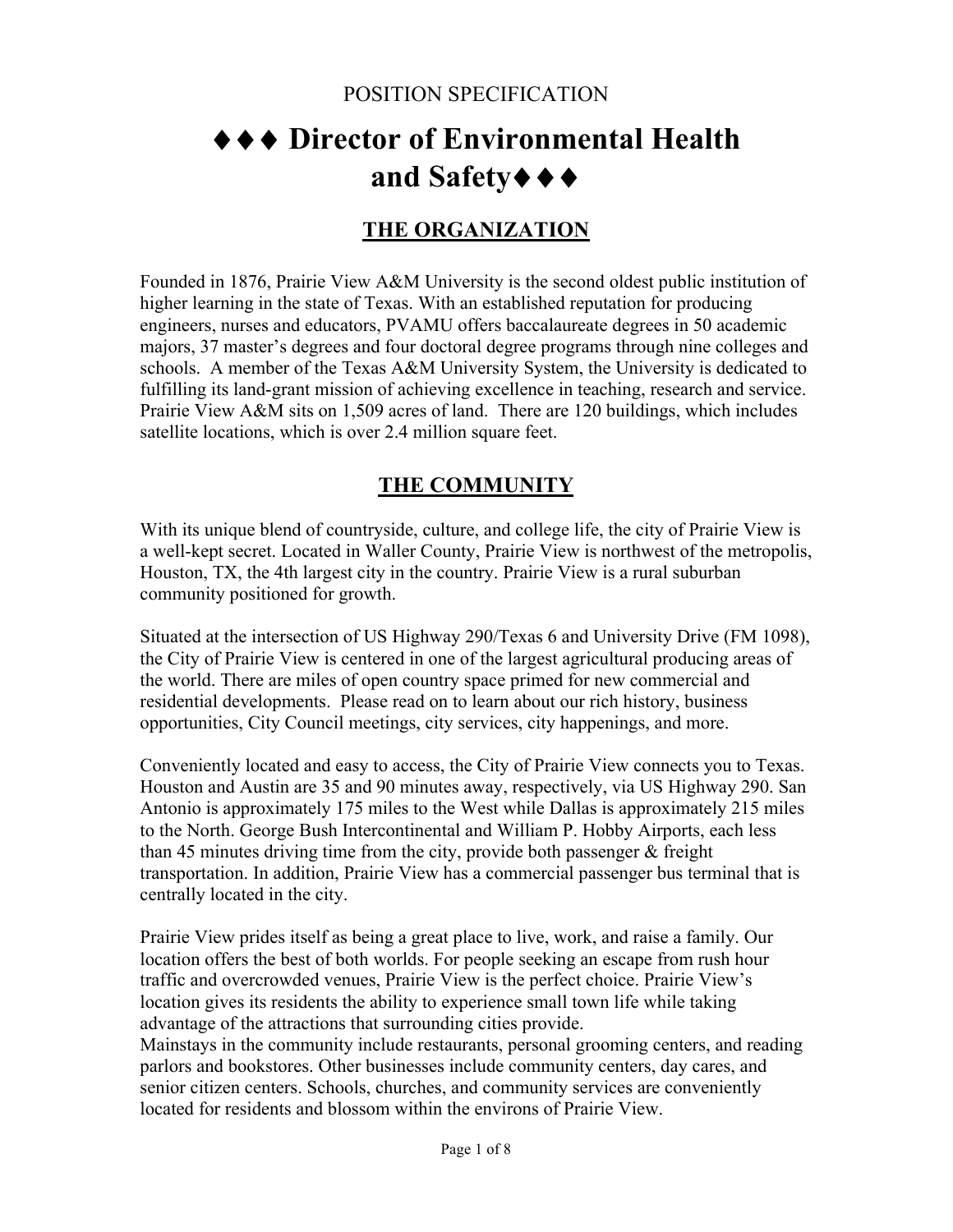New commercial and residential developments have improved the economy and contribute to a satisfying quality of life for our residents. Prairie View has parks, bookstores and community centers for everyone to enjoy. And, just a few miles away, residents enjoy professional sports teams, amusement parks, water parks, shopping, the arts, and a bevy of other activities. We invite you to come to Prairie View and see why we are "**a city of character, on the frontier of change**."

To learn more about Prairie View, visit www.prairieviewtexas.gov.

For more information on Prairie View A&M University, please visit www.pvamu.edu.

## **REPORTING RELATIONSHIPS**

The Director of Environmental Health and Safety reports to the Vice President of Business Affairs.

## **THE POSITION**

This position is responsible for managing and directing the day-to-day activities of the Office of Environmental Health and Safety.

Primary duties consist of:

- Identifying, developing and conducting training for University personnel on hazardous waste, source reduction and minimization awareness.
- Providing technical expertise to staff regarding hazard evaluation, recommendations and follow up.
- Directing, designing implementing and maintaining campus environmental health and safety programs, including hazardous waste management, chemical and laboratory safety, radiation safety and industrial hygiene.
- Serves as a liaison with federal, state and local authorities in matters related to environmental safety and safety management.
- Ensures compliance with Texas Department of Health (TDH), Texas Commission on Environmental Quality (TCEQ), Occupational Safety and Health Administration (OSHA), Environmental Protection Agency (EPA) and the Texas A&M University Systems and other applicable regulations.
- Develops objectives and general procedures for a specific program or functional area of responsibility.
- Directs and conducts regular inspections and audits of university facilities and ensuring compliance with environmental health and safety regulations.
- Directs the implementation and maintenance of the Texas A&M System Risk Management Program to include safety administration and risk analysis for all the Prairie View A&M University campus and sponsored program projects conform with the University environmental, health, safety and risk management guidelines.
- Chairs the Environmental Advisory Council.
- Works with the Vice President of Business Affairs to implement and then maintain a campus environmental management system.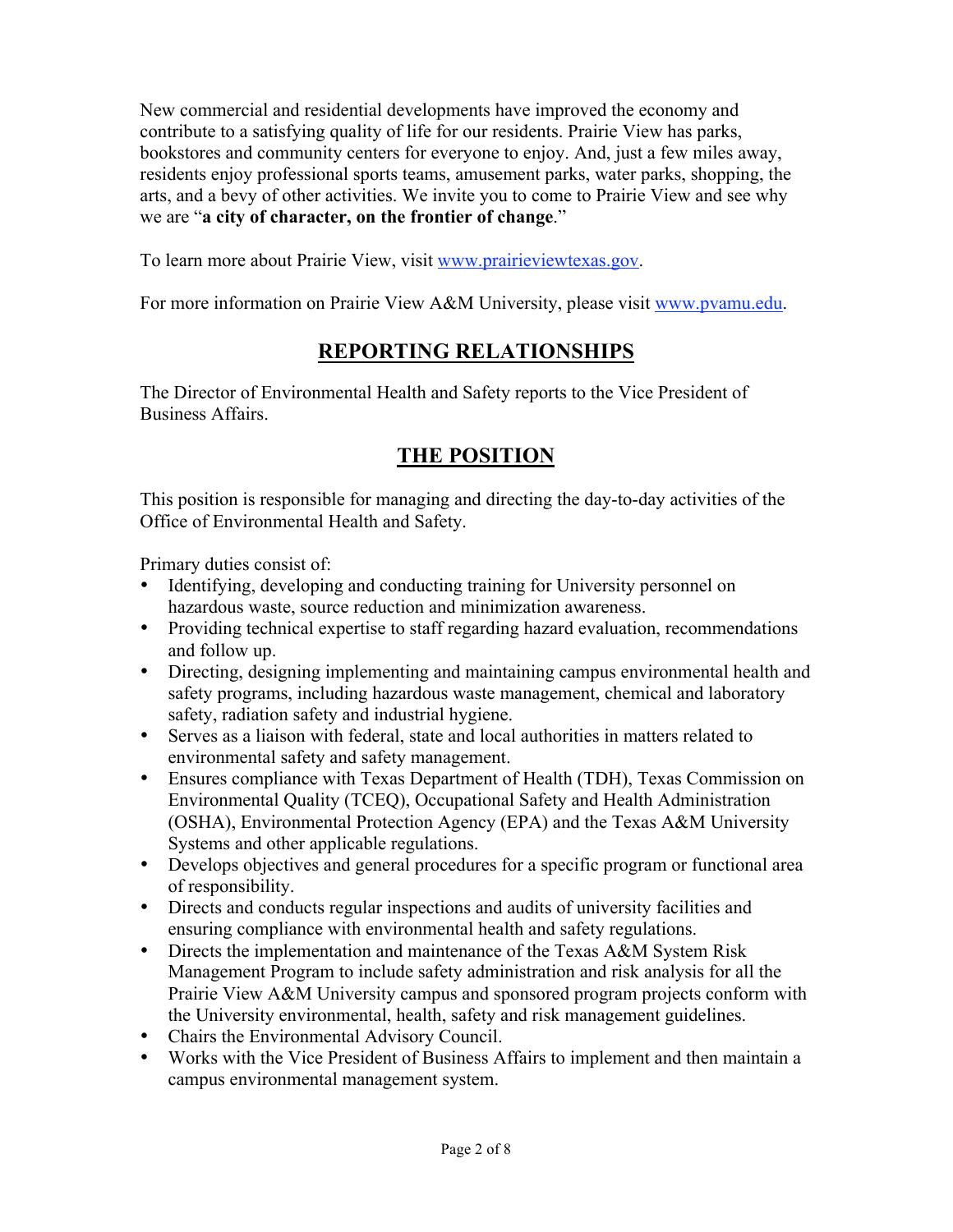### **THE CANDIDATE**

The successful candidate must have knowledge of building life safety codes, wastewater rules and air emission rules and regulations. The candidate must have excellent written and verbal communication skills. They must have excellent computer skills to include the use of MS Office Suite. Must be willing to maintain a 24/7 on-call status throughout the years and be willing to reside within 30 minutes of the main campus.

A Bachelor's degree in Environmental Science, Management, Engineering or Industrial Engineering is required. One to three years of full time work experience in the Environmental Health and Safety field with one to three years supervisory experience.

#### **REQUIRED CERTIFICATIONS/LICENSURES**

All positions at Prairie View A&M University are classified Security Sensitive, therefore requiring a background check.

The following documents must be attached to your application in order to successfully apply for this position:

Resume Recommendation Letter 1 Recommendation Letter 2 Recommendation Letter 3 Copy of Official Transcript

If you should need assistance attaching these documents to your application, please contact the Office of Human Resources at 936-261-1730. To be considered, all required documents must be attached at the time your application is submitted.

#### **COMPENSATION:**

Prairie View A&M University is offering a competitive salary and benefit package.

#### **PRAIRIE VIEW A&M UNIVERSITY IS AN EQUAL OPPORTUNITY EMPLOYER.**

**For further information or to apply for this position, please contact**

LuAnn Victory, President Victory and Associates 1609 Yellowstone Avenue Lewisville, Texas 75077-2461 972-966-0251 (Office) 972-966-0252 (Fax) **luann@victoryandassociates.com Email http://www.victoryandassociates.com Website**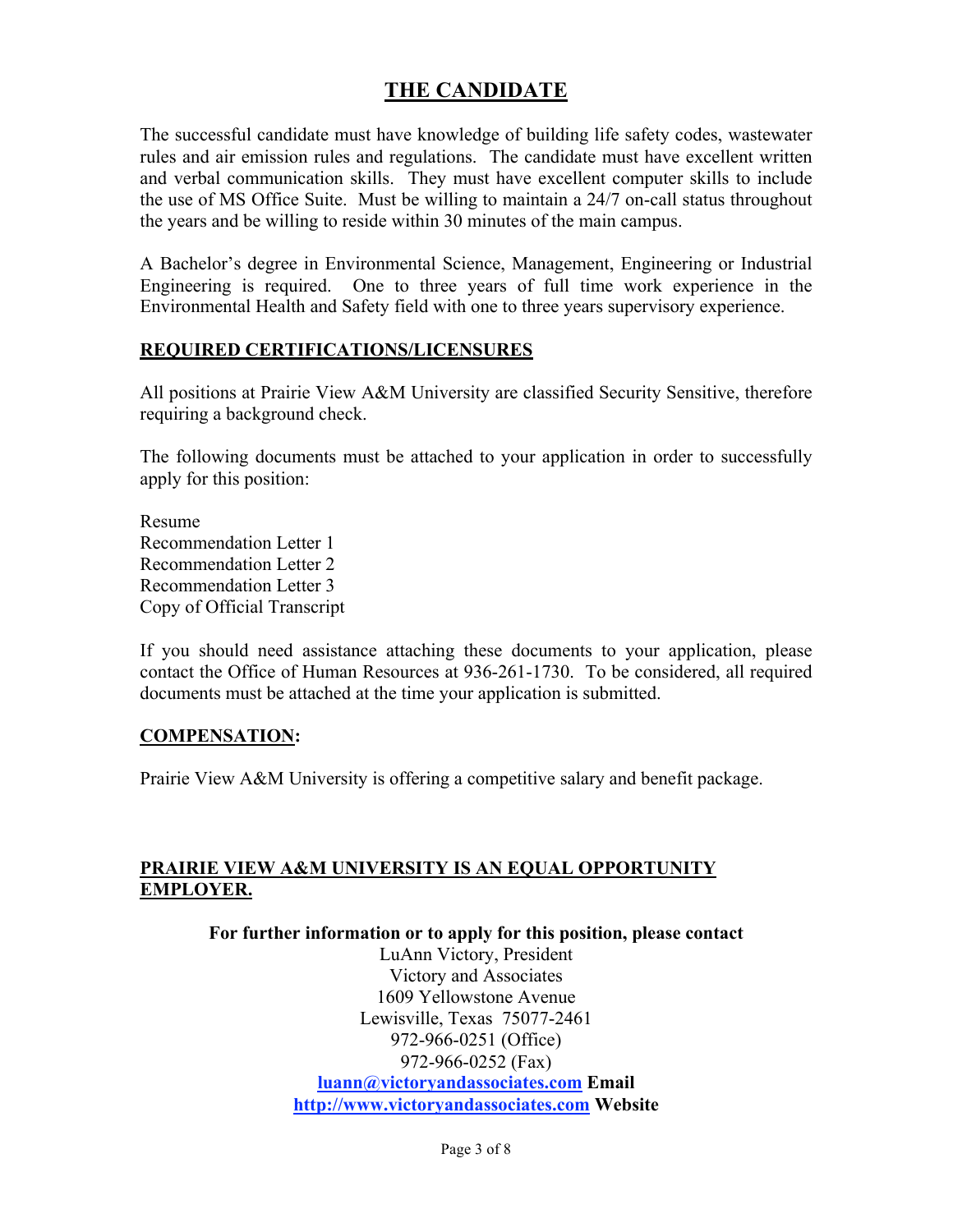| <b>Client:</b>       | Search:                          |
|----------------------|----------------------------------|
|                      | Director of Environmental        |
| Prairie View A&M     | <b>Health and Safety</b>         |
| University           |                                  |
| Name:                | Date:                            |
|                      |                                  |
|                      |                                  |
| <b>Title:</b>        | <b>Submitted to:</b>             |
|                      |                                  |
| Company:             | Degree(s):                       |
|                      |                                  |
|                      |                                  |
|                      |                                  |
| <b>Home Address:</b> |                                  |
|                      | <b>Compensation/Bonus:</b>       |
|                      |                                  |
| City/State:          | <b>Other Benefits:</b>           |
|                      |                                  |
| <b>Phone:</b> (Home) | <b>Available for relocation?</b> |
|                      |                                  |
| (Office)             |                                  |
| (Cell)               |                                  |
| (Email)              |                                  |

## **Experience Checklist**

| <b>Reports to:</b>            |  |
|-------------------------------|--|
|                               |  |
|                               |  |
| Years of experience in field: |  |
|                               |  |
|                               |  |
|                               |  |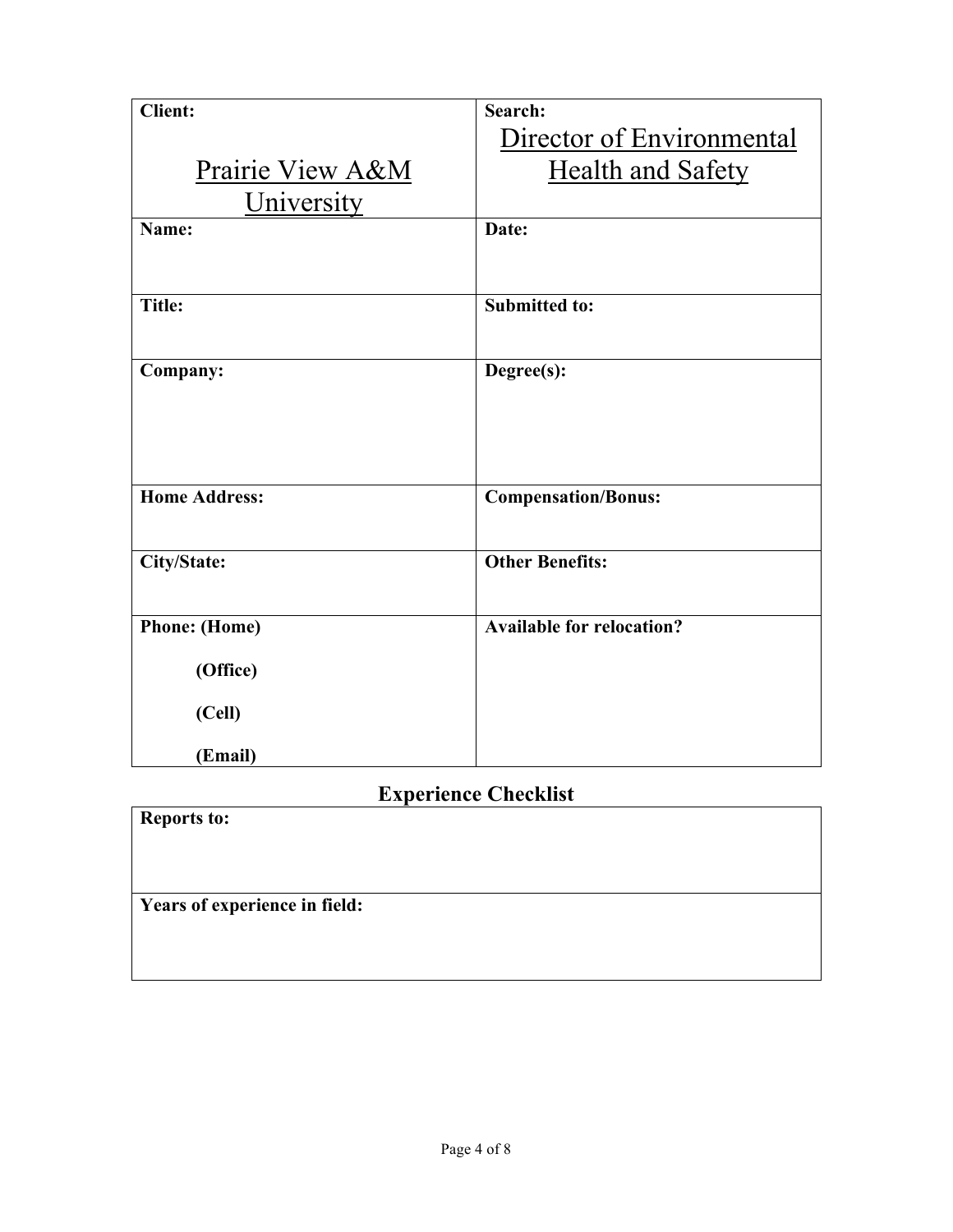|  |  |  | How long have you been with your current company? |
|--|--|--|---------------------------------------------------|
|  |  |  |                                                   |

**How large is your university? Number of students? Number of faculty?**

**What is the scope of your current responsibilities?** 

**How much experience do you have interacting with state and federal regulatory agencies?**

**How much experience do you have with physical safety issues in a facility's management setting?**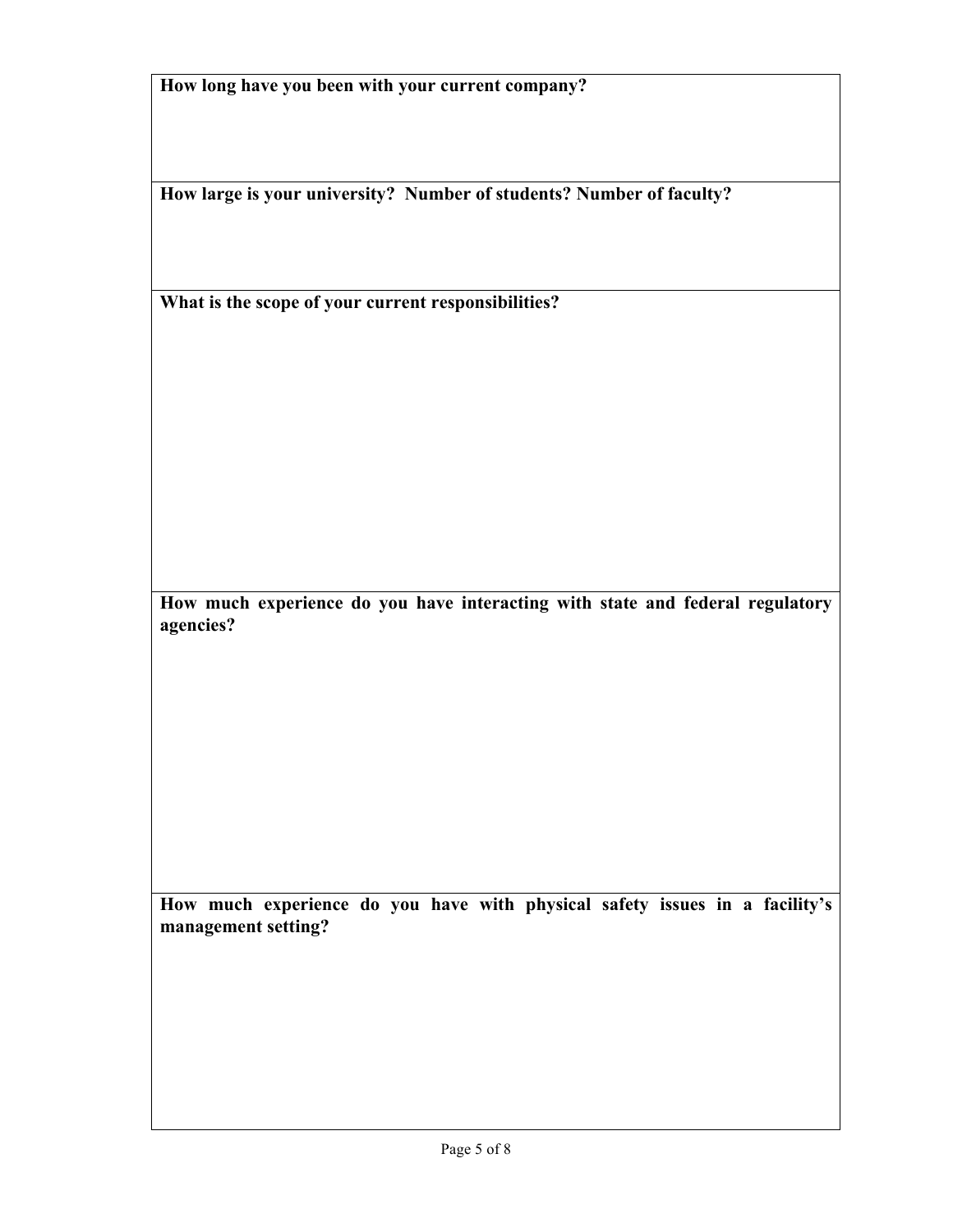**Do you develop college policies and procedures as it relates to Environmental Health and Safety?**

**What have your supervisors identified as your areas of improvement?**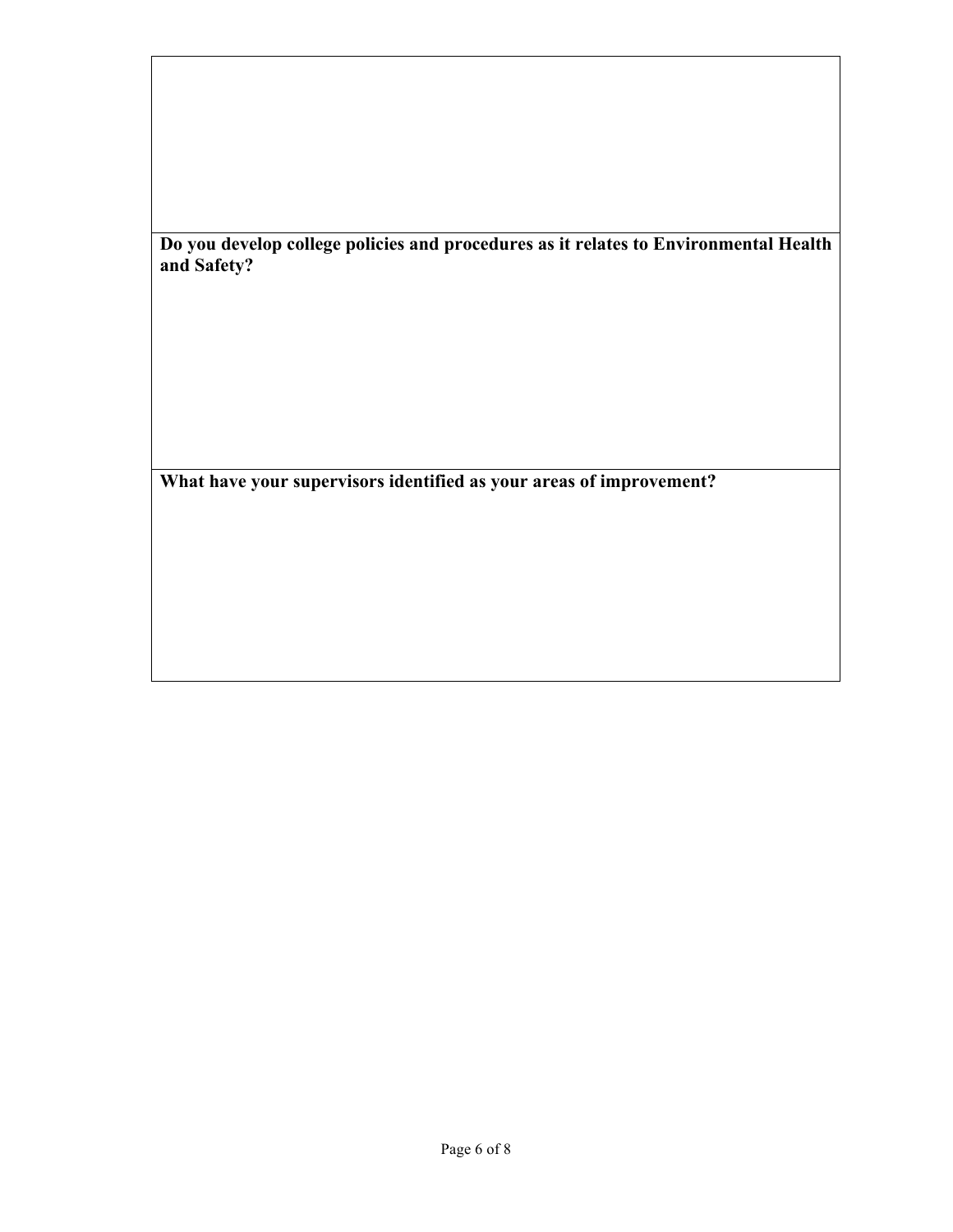|  | Why would you be interested in making a career change? |  |
|--|--------------------------------------------------------|--|
|  |                                                        |  |

**Does this position sound like a good fit in terms of your goals?**

**Where do you want to be in your career in 5 years? 10 years?**

**Are you currently looking at other opportunities?**

**What is your time frame to make a career change?**